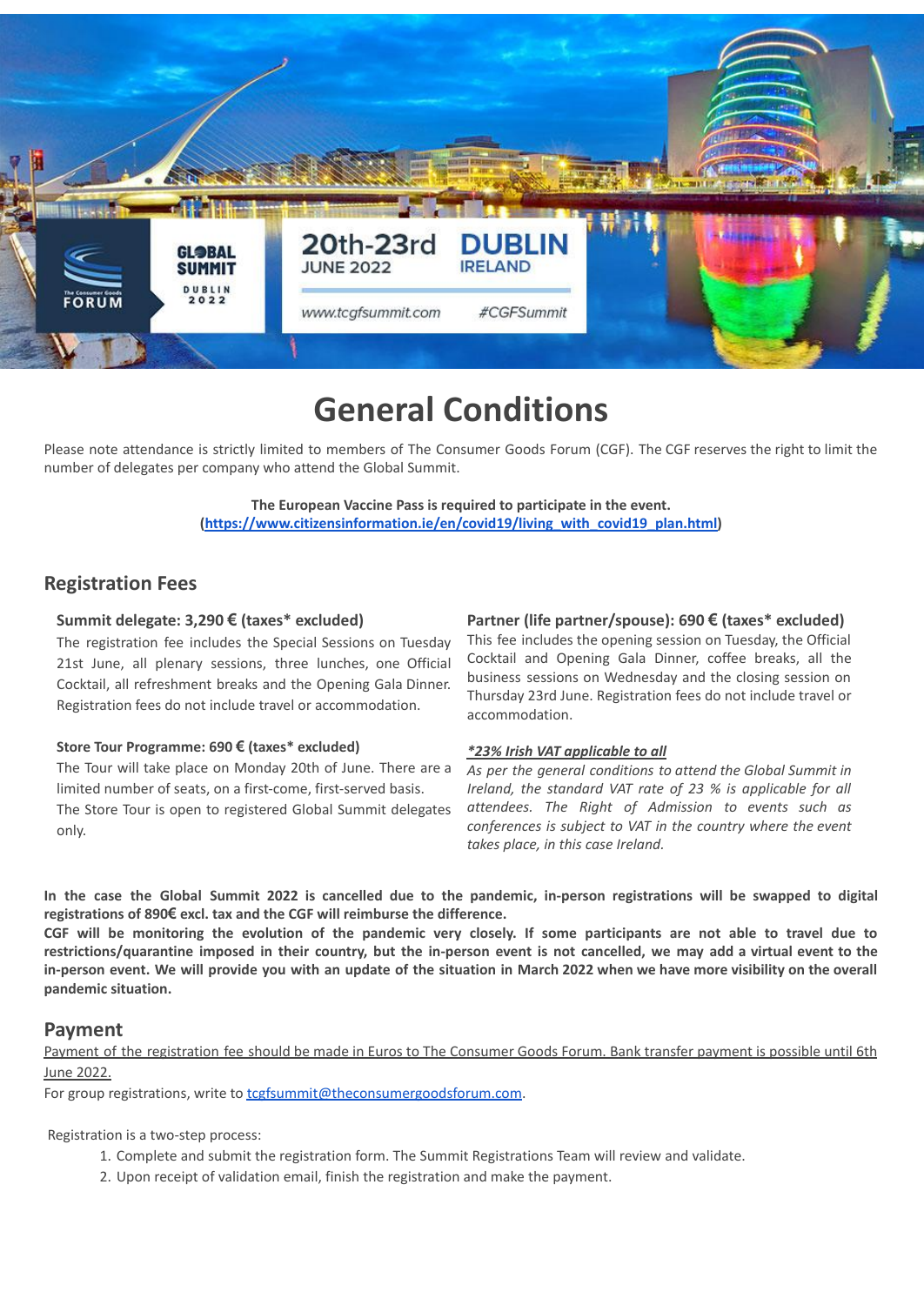

# **Cancellation Policy**

For cancellations received by the Summit Registrations Team in writing:

- Before 20<sup>th</sup> May 2022: The fully paid registration fee will be refunded.
- Between 21<sup>st</sup> May and 3<sup>rd</sup> June 2022: 50% of the paid registration fee will be refunded, 50% will be retained.
- After 3<sup>rd</sup> June 2022: No refunds will be made. 100% of the registration fee will be retained.

The substitution of a colleague from the same organisation is possible at no extra cost provided the Summit Registration Team is informed in writing.

# **Data Processing**

The information requested in this form is necessary for the processing of your registration to the Event.

This ticketing and registration service is directly managed by Evenium. If you create an account on Evenium, or on any other third party networking tools during the event, your data will be processed in accordance with such third parties privacy policies.

Some of your personal data (name, company name, position, e-mail) collected in this registration form by Evenium will be transmitted to The Consumer Goods Forum (including its authorised subcontractors) for the purposes of processing your registration to the Global Summit 2022, organising the Global Summit 2022, sending you documents, materials and/or information in connection with such event and/or informing you on similar events organised by us.

In order to organise the official lunches and cocktails, you may wish to provide information on your dietary restrictions. This information might be sensitive and remains optional. By registering to the event, you expressly agree to share this information with The Consumer Goods Forum and its partners / sponsors solely for this purpose. This information will be deleted by the sponsors after the event.

You have the right to access, modify or correct your personal data at any time. You have the right to object to the processing of your personal data, and to ask for their deletion and/or to obtain copies of information we hold about you in electronic form. You can exercise these rights at any time by sending an e-mail to mydata@theconsumergoodsforum.com accompanied by a valid proof of ID.

For more information on how and why we process your data, please refer to our Privacy Statement [\(https://www.theconsumergoodsforum.com/legal/](https://www.theconsumergoodsforum.com/legal/)).

#### **Fáilte Ireland (National Tourism Development Authority) Funding**

All international attendees contact details which includes full name and email address to verify attendance only will be shared with the National Tourism Development Authority (Fáilte Ireland) having its principal office at 88-95 Amiens Street, Dublin 1 as a funder of the event for the purpose of verifying attendance at the event only as required under Section 8 of the National Tourism Development Authority Act, 2003 and that this data will be retained for a maximum of 24 months. Thereafter, the details will be destroyed in a secure manner.